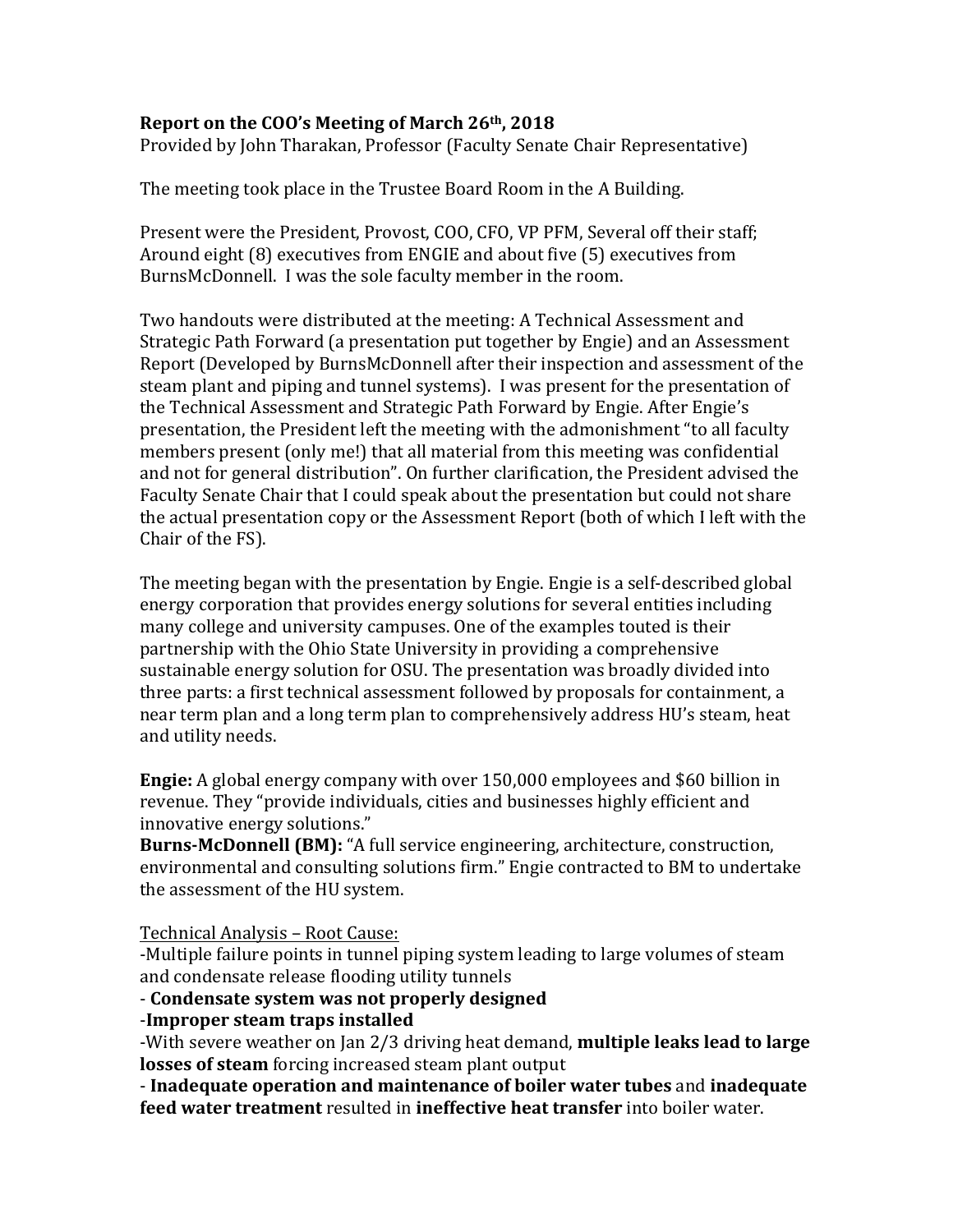**-overheating of boiler tubes lead to their failure** causing water to leak out and extinguish the furnace and eventually shut down of boilers 1 and 3, which remain inoperable.

Containment Plan:

Currently, seven temporary boilers have been deployed to support steam demand. One boiler dedicated to hospital. Steam distribution and condensate piping repairs are on-going.

Visual inspection shows significant reductions in steam escaping.

## Near Term Plan:

The near term plan is the proposal from Engie on how to move forward.

- First steps would be to place major steam plant equipment on order

-Begin abatement and demolition of steam plant

-Stabilize the tunnels and piping and implement proper operation and maintenance (O&M) procedures.

## Long Term Plan:

-Complete overhaul of the steam system

-On-site generation through rooftop solar and combined heat and power (CHP) systems

- Steam distribution piping systems

These are quite brief descriptions of what is involved at the different stages but for this report I believe that is sufficient. In terms of costs, the near term work is projected to be \$30 million. Steam piping replacement is another \$23 million and the long term solutions with replacement of the distribution network would be  $$70$ million. Engie's presentation continued with how this had been done at OSU with the long term vision of being an net energy supplier to the neighbourhood and grid.

At this point the presentation stopped and there was a round of questions. One of the key concerns expressed by the CFO was whether the issues around maintenance and operation had any impact on the insurance. I don't believe the answer was clear.

A key component of the discussion was the issue of percentage of condensate return. Percentage condensate return is simply the percentage of the water that was sent into the system as steam that returns to the power plant as condensate. The lower the percentage goes from 100%, there are more leaks in the system. The best practices in industry probably look for a condensate return level of greater than 70%. According to what I heard at the meeting, Howard's steam plant was operating at a 50% condensate return as of last july 2017; this condensate return percentage had apparently dropped to about 5% by December 2017, indicating that the HU piping system was loosing over 90% of the steam and for operation of the steam plant, almost all the water had to be made up, another huge load on the system.